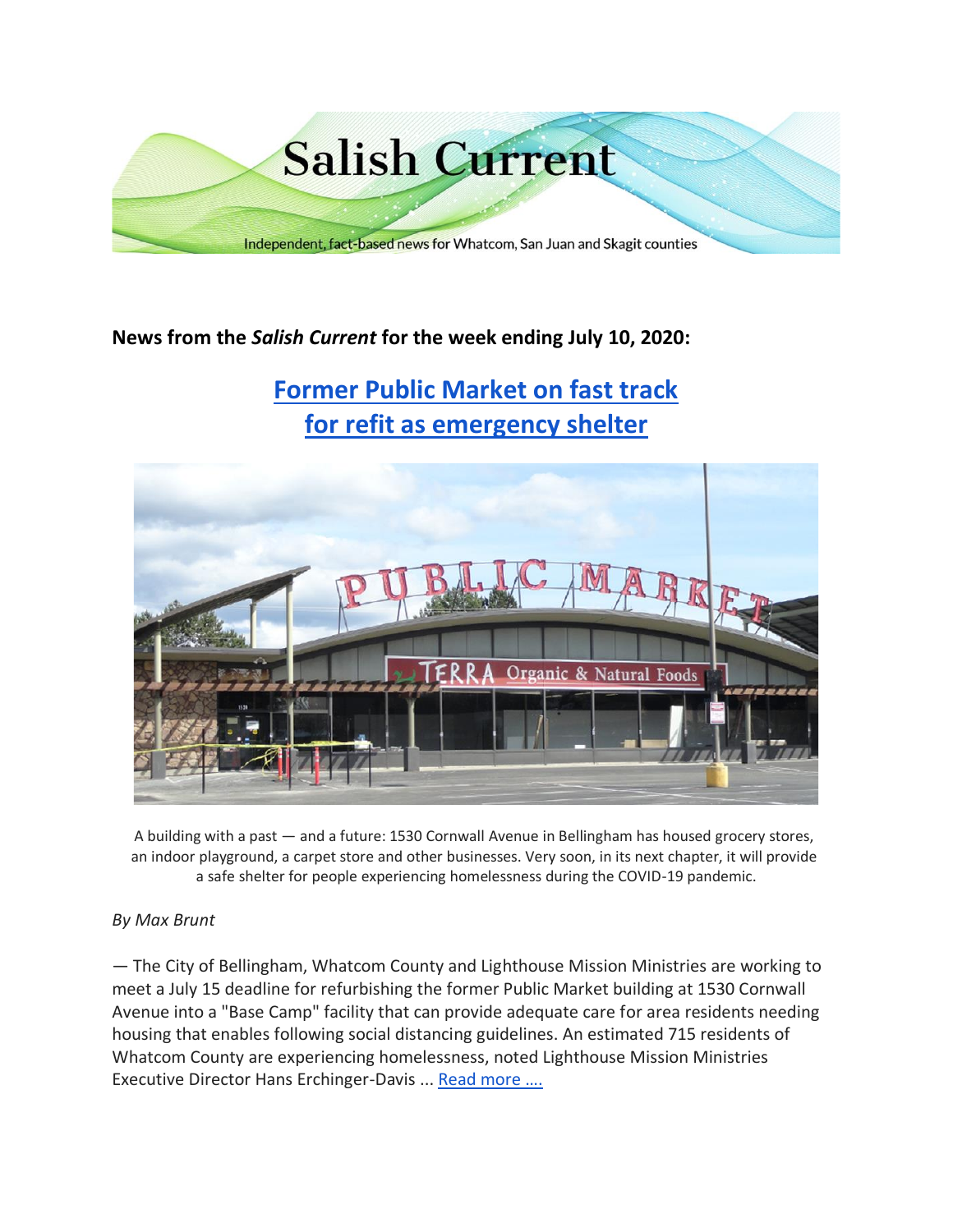\*

*Salish Current* affirms its commitment to work for truth, justice, equality and healing for all people. #SayTheirNames #BlackLivesMatter #NoJusticeNoPeace

\* \* \*

# **News from around the region:**

#### **Health & Safety**

- A high-volume, open-to-all, free COVID-19 testing pilot program in Whatcom County debuts Friday and Saturday at Bellingham's Civic Field Complex to gauge local demand.
- As of earlier this week, 21 residents of the Mira Vista Care Center in Mount Vernon had tested positive for COVID-19. [\(Skagit Valley Herald/paywall\)](https://www.goskagit.com/coronavirus/virus-outbreak-at-mount-vernon-care-center-confirmed/article_830c98d1-94d9-5b64-9742-4783e390eb77.html)
- The "Safer. Stronger. Together." campaign launched by the Whatcom County Health Department and the Port of Bellingham's Economic Development Partnership aims to promote customer confidence in businesses following public health guidance for safe business practices. [\(Whatcom County Health\)](http://www.whatcomcounty.us/CivicSend/ViewMessage/Message/117395)

#### **Education**

• Western Washington University's biology lab and lectures will be held exclusively online this fall. [\(Western Front\)](https://www.westernfrontonline.com/2020/07/08/wwu-biology-department-to-be-all-online-fall-quarter/)

#### **Government**

- The budget revenue downturn has forced Whatcom County government workers to take unpaid leave as cost-cutting measures are now taking hold. [\(Bellingham Herald\)](https://www.bellinghamherald.com/news/coronavirus/article244061812.html)
- State Sen. Liz Lovelett and state Rep. Alex Ramel, both Democrats from the 40th District, are top fundraisers in their respective August 4 primary campaigns. [\(Anacortes](https://www.goskagit.com/anacortes/news/lovelett-ramel-far-outdistance-opponents-in-campaign-fundraising/article_11afcb06-c124-11ea-9218-8fa6718158e6.html)  [American/paywall\)](https://www.goskagit.com/anacortes/news/lovelett-ramel-far-outdistance-opponents-in-campaign-fundraising/article_11afcb06-c124-11ea-9218-8fa6718158e6.html)

#### **City of Bellingham**

- The Bellingham City Council this week approved placing a measure on the November 3 ballot to extend for 10 years a sales and use tax of two-tenths of one percent (0.002%) to fund projects in the City's adopted Six-Year Transportation Improvement Program. [22686](https://meetings.cob.org/Meetings/ViewMeeting?id=2266&doctype=3)
- Bellingham Municipal Court Judge Debra Lev reported to the Bellingham City Council that court is operating by video conference in criminal cases with the Whatcom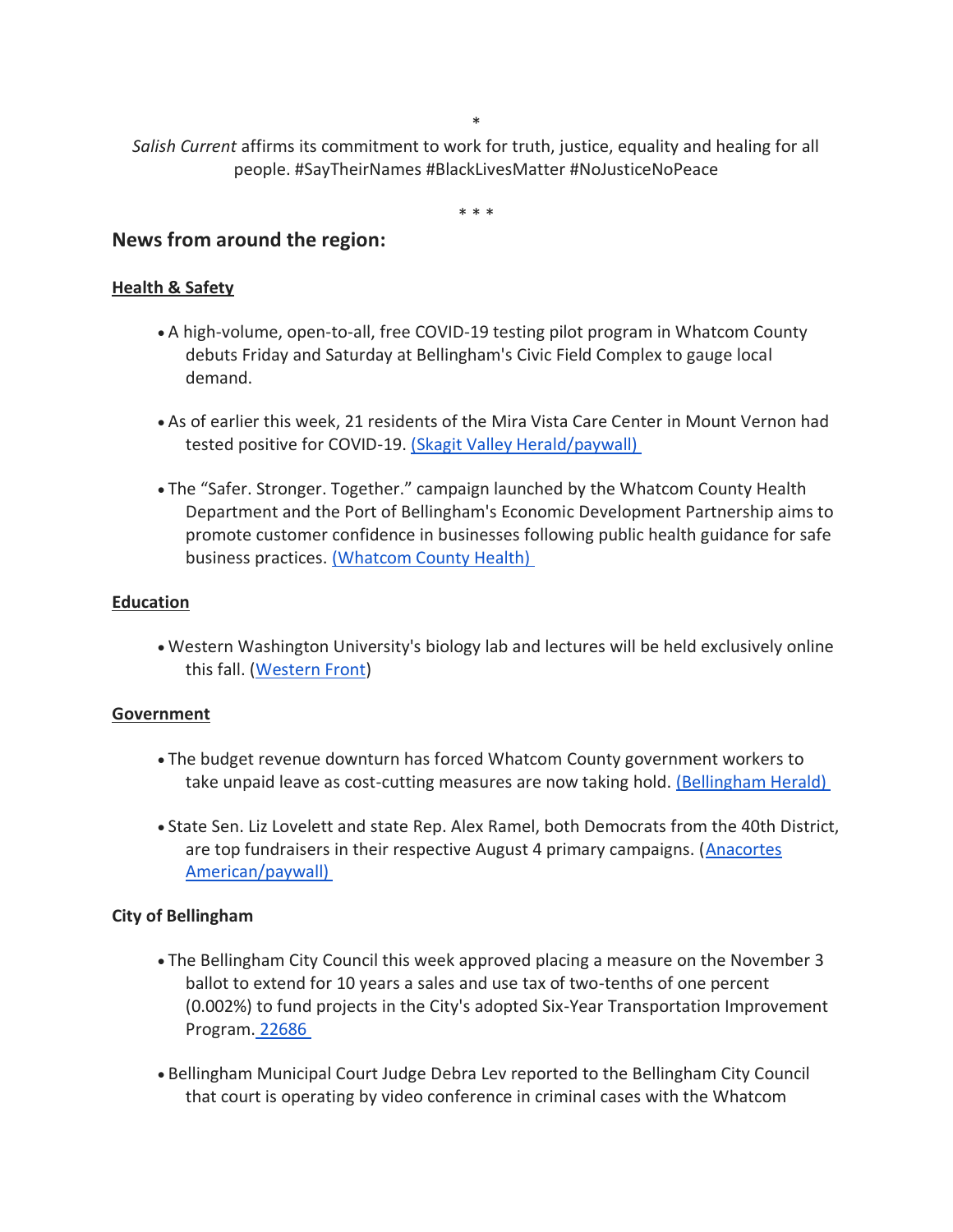County Jail and telephone hearings, with public access provided. Misdemeanor hearings have been limited to DUI and assault cases. There is a backlog of 350 cases to be filed by the prosecutor and both city courtrooms are operating at full capacity. Inperson court is being planned; jury trials are now scheduled to resume September 15. "It's not business as usual," Lev said. "But we're doing our best to ensure that the community has access to justice." [\(Watch\)](https://meetings.cob.org/Meetings/ViewMeeting?id=2266&doctype=3)

• The City Council will meet on July 20. To participate in City of Bellingham Council meetings, [click here.](https://meetings.cob.org/Meetings/ViewMeeting?id=2266&doctype=1)

# **Whatcom County**

- The Whatcom County Council on July 7 adopted the 2020-2024 [Lake Whatcom](https://whatcom.legistar.com/View.ashx?M=F&ID=8652435&GUID=7700CE60-18BA-46B3-9488-BA91F6C8F616)  [Management Program work plan](https://whatcom.legistar.com/View.ashx?M=F&ID=8652435&GUID=7700CE60-18BA-46B3-9488-BA91F6C8F616) which coordinates the work of the City of Bellingham, Whatcom County and the Lake Whatcom Water and Sewer District. [AB2020-256](https://whatcom.legistar.com/LegislationDetail.aspx?ID=4582647&GUID=53282D3E-2DDF-4031-85D1-CB9EDE74E1A4)
- The Whatcom County Council on July 7 passed a [resolution](https://whatcom.legistar.com/View.ashx?M=F&ID=8654591&GUID=5096F85C-C1DD-442C-B19B-1125EA7B716B) supporting the county executive's budget goals for 2021-2022. Ayes: Browne, Buchanan, Donovan, and Frazey; Nays: Byrd and Elenbaas; Absent: Kershner [AB2020-234](https://whatcom.legistar.com/LegislationDetail.aspx?ID=4587157&GUID=C5B1161B-7FF8-4FF6-8C49-EEF78663A3FB)
- On July 21, the Whatcom County Council will hold a public hearing on a [resolution](https://whatcom.legistar.com/View.ashx?M=F&ID=8643671&GUID=DB1B2FFB-F4D6-45B8-84F2-1113F4217234) authorizing private negotiations for a 20-year lease to PI Tower Development LLC to build a new communications tower on county-owned property on Lookout Mountain. [AB2020-254](https://whatcom.legistar.com/LegislationDetail.aspx?ID=4582779&GUID=DD54738E-4590-4755-83B0-6FE09668D5AF)
- To participate in Whatcom County Council meetings, [click here.](http://www.whatcomcounty.us/3415/Participate-in-Virtual-Council-Meetings)

#### **Port of Bellingham**

- The Port of Bellingham on July 14 will hold a public hearing on the Comprehensive Scheme of Harbor Improvement for [Fisherman's Pavilion](https://www.portofbellingham.com/DocumentCenter/View/9488/Fishermens-Pavillion) and [Blaine Wharf District.](https://www.portofbellingham.com/DocumentCenter/View/9491/Wharf-District-Plan)
- To participate in Port of Bellingham commission meeting, [click here.](https://www.portofbellingham.com/AgendaCenter/ViewFile/Agenda/_07142020-445)

#### **Nature**

- Staff of local nonprofits, Native American tribes and government agencies are again monitoring water quality, wildlife and plant growth along muddy intertidal shorelines and forested stream sides in Skagit County. [\(Skagit Valley Herald;/paywall\)](https://www.goskagit.com/living/community_news/boots-on-the-ground-local-scientists-resume-modified-field-work/article_bc2d0c2c-9af8-58c4-82cb-6b3861e655fb.html)
- The U.S. Department of the Interior scrapped plans this week to reintroduce grizzly bears to the North Cascades. [\(Associated Press\)](https://www.opb.org/news/article/grizzly-bear-reintroduction-north-cascades-give-up/)